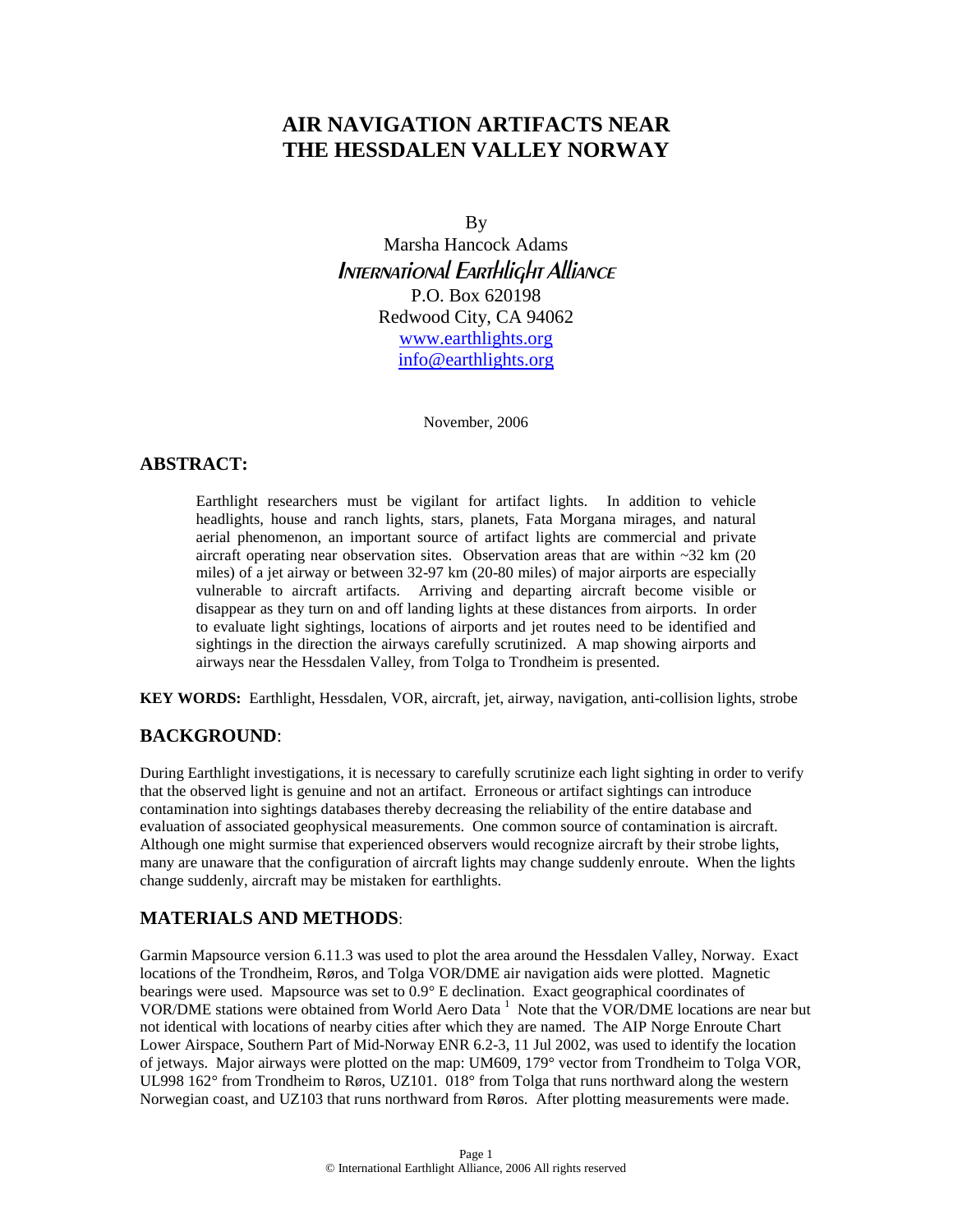## **MEASUREMENTS:**

Table 1 shows the jet airway names and bearings from the various VOR navigation stations. It also shows the shortest distance and general direction of each of the airways from a popular viewing area in the Hessdalen Valley, Aspåskjolen vista. Two airways, UL998 and UZ101 intersect 6.3 km (4 mi.) north of Aspåskjolen. These airways can be seen for long distances when the view is unobstructed by hills or vegetation. Table 2 shows the geographic coordinates of the VOR/DME stations and the distances in km and miles from Aspåskjolen. It also shows the bearings to the VOR/DME stations from Aspåskjolen.

| <b>AIRWAY</b><br><b>NAME</b> | <b>BEARING</b><br>from VOR | <b>FROM</b><br>Location | <b>TO</b><br>Location | <b>Nearest Dist</b><br><b>JETWAY</b> to<br>VISTA km | <b>Nearest Dist</b><br>JETWAY to<br>VISTA mi |
|------------------------------|----------------------------|-------------------------|-----------------------|-----------------------------------------------------|----------------------------------------------|
| <b>UM609</b>                 | 179                        | Trondheim               | Tolga                 | 14.6 West                                           | 9.1 West                                     |
| <b>UL998</b>                 | 162                        | Trondheim               | Røros                 | 2.2 East                                            | 1.4East                                      |
| UZ101                        | 018                        | Tolga                   | north                 | 1.6 West                                            | .99 West                                     |
| UZ103                        | 360                        | Røros                   | north                 | $7.7$ East                                          | 4.8 East                                     |
| <b>UL998</b>                 |                            | Intersection            | <b>UZ101</b>          | 6.3 North                                           | 4 North                                      |

#### **Table 1 Bearings and distances from jetways**

**Table 2 Coordinates, distances and bearings from Aspåskjolen to VOR stations**

| VOR name  | اat       | Long      | Dist km | Dist miles | <b>Bearing to</b> |
|-----------|-----------|-----------|---------|------------|-------------------|
| Trondheim | 63.525869 | 10.890075 | חר      | 44         | $349^\circ$       |
| Røros     | 62.579778 | 11.334942 | 30      | Q          | 166°              |
| Tolga     | 62.461639 | 10.878833 | 46      | 29         | $200^\circ$       |

#### **Figure 1 Aircraft turns off landing light**



## **DISCUSSION:**

There are many erroneous reports of earthlights in locations throughout the globe that are 10-80 miles from major airports, and/or locations that can easily view jet airways. The misidentification occurs for two reasons: Airplanes on climb out after takeoff that are heading directly towards the observer appear to ascend vertically until they suddenly disappear. At other locations, aircraft directly overhead suddenly seem to vanish. Conversely, approaching aircraft may suddenly seem to appear out of nowhere. The sudden changes in aircraft light configuration are due to high intensity lights being turned on and off in preparation for landing or after takeoff. A characteristic of earthlights is their sudden appearance and disappearance. The sudden appearance or disappearance of airplane lights can be mistaken for earthlight activity.

There is a prescribed altitude for commercial aircraft in the United States, 18,500 feet, where lights are turned on or off. It is presumed that a similar altitude applies to European aviation. For commercial jets, this altitude usually translates (depending on glide path), to 97 km (60 miles) from an airport for landing, and 32 km (20 miles) from the airport for takeoffs (where the climb out is steeper). A ground observer may be many miles closer or farther away from the airport and still be able to view the light configuration changes.

Figure 1 shows a 30 second night time exposure taken from an observation site about ten miles from a typical airport, Phoenix,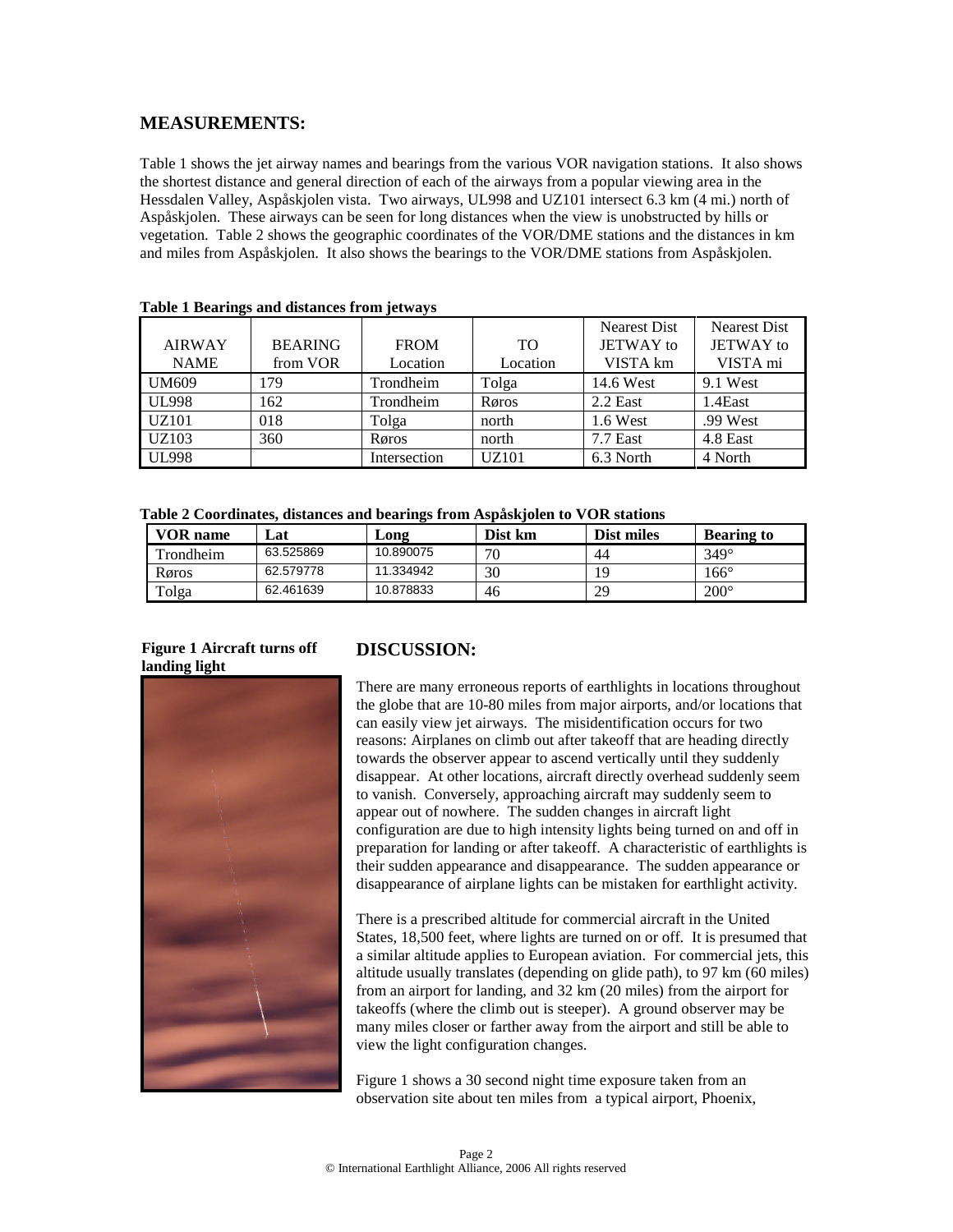Arizona. (The sky is characteristically red during nighttime long exposures because of the reflection of city lights). Initially, the aircraft flies with landing light on. The high intensity lights are so bright they obliterate the belly light/strobe and wingtip strobes. When the light is turned off the dimmer belly light and wing tip strobes can be seen. Characteristic strobe tracks remain until the airplane vanishes into the clouds. During observations, often observers fail to notice fainter strobes, or if they do, they are puzzled by the change in configuration when landing lights are turned on or off. They discount their strobe observation in favor of the bright landing lights, not realizing that both observations are correct.



**Figure 2 Hessdalen Norway area jet airways**